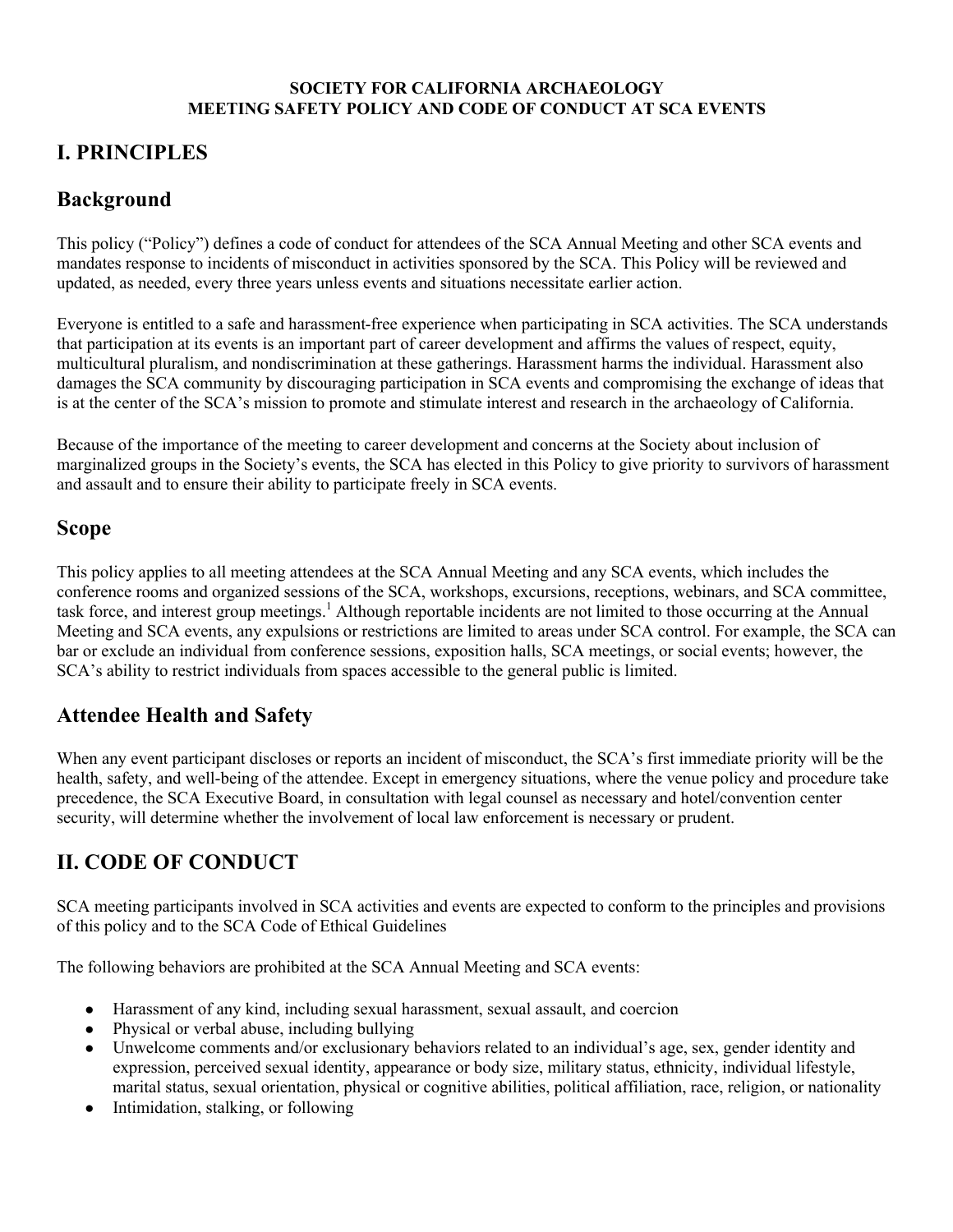Any attendee who is required by their employer or by a legal process to refrain from certain behaviors or from contact with certain individuals is expected to adhere to those restrictions while participating in all SCA activities. Violation of employer requirements and/or legal restrictions will constitute a violation of this Code of Conduct if disclosed or reported.

### **Prohibition against Retaliation**

Retaliation is when someone penalizes another person for:

- Reporting, or expressing an intent to report, what the person believes in good faith to be assault, harassment, or any conduct prohibited by the SCA as stated herein
- Assisting another in reporting assault or harassment, or any conduct prohibited by the SCA
- Participating in any SCA inquiry, review, or investigation pertaining to misconduct
- Having previously reported assault, harassment, or misconduct, and/or having participated in an inquiry, review, or investigation, whether the potential violation occurred at SCA sponsored events

SCA strictly prohibits retaliation to ensure that SCA event participants feel comfortable coming forward with their concerns without fear of reprisal. Any person who engages in retaliation in violation of this Policy will be subject to barring or expulsion from SCA events, possible termination of membership, or other disciplinary action.

# **III. OMBUDS AT THE SCA ANNUAL MEETING**

### **Ombuds**

For each SCA Annual Meeting, the SCA will designate two (2) ombuds ("Ombuds") to serve as confidential resources for meeting attendees. They will also serve during the following year to respond to harassment reported at other SCA events. Ombuds will be selected from from a pool of former SCA officers who have volunteered to serve. The primary duties of the Ombuds are (1) to work with meeting attendees to explore and assist them in determining options to help resolve conflicts, problematic issues, or concerns, and (2) to bring systemic concerns to the attention of the organization for resolution. The Ombuds retained by SCA for its Annual Meeting shall follow the Standards of Practice and Code of Ethics of the International Ombudsman Association.

The Ombuds will operate in a manner to preserve the confidentiality of meeting attendees who come to them, will maintain a neutral/impartial position with respect to the concerns raised, and are independent of formal SCA organizational structures.

## **What an Ombuds Does2**

Activities and functions most frequently undertaken by an Ombuds include, but are not limited to:

- Listens and understands issues while remaining neutral with respect to the facts. The Ombuds doesn't listen to judge or to decide who is right or wrong. The Ombuds listens to understand the issue from the perspective of the individual. This is a critical step in developing options for resolution.
- Assists in reframing issues and developing and helping individuals evaluate options. This helps individuals identify the interests of various parties to the issues and helps focus efforts on potential options to meet those interests.
- Guides or coaches individuals to deal directly with other parties, including the use of formal resolution resources of the organization. An Ombuds often seeks to help individuals improve their skill and their confidence in giving voice to their concerns directly.
- Refers individuals to appropriate resolution resources. An Ombuds may refer individuals to one or more formal organizational resources that can potentially resolve the issue.
- Assists in surfacing issues to formal resolution channels. When an individual is unable or unwilling to surface a concern directly, the Ombuds can assist by helping give voice to the concern and/or creating an awareness of the issue among appropriate decision-makers in the organization.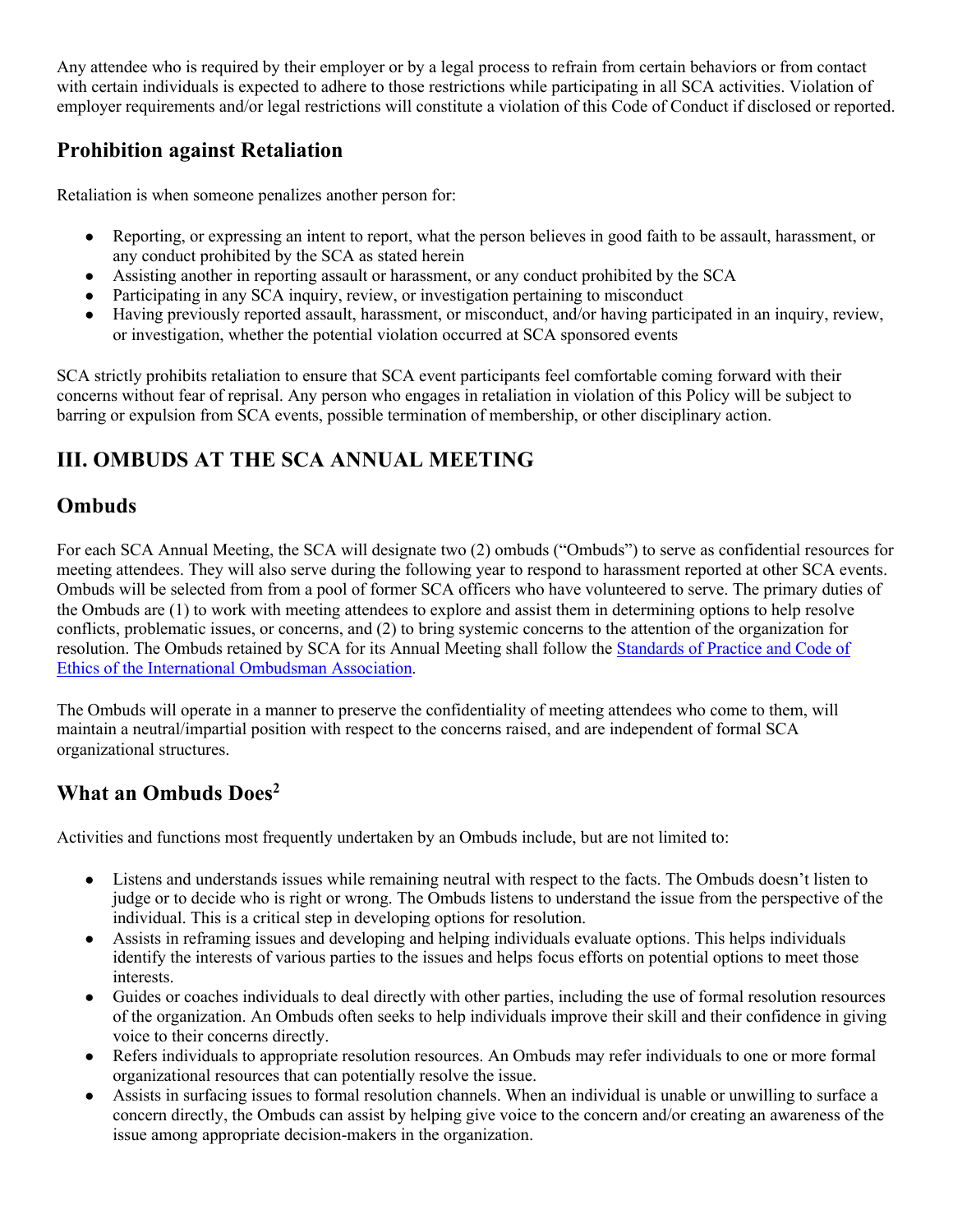- Facilitates informal resolution processes. An Ombuds may help to resolve issues between parties through various types of informal mediation in cases where parties consent to this informal process.
- Identifies new issues and opportunities for systemic change for the organization. The unique positioning of the Ombuds serves to provide unfiltered information that can produce insight to issues and resolutions. The Ombuds is a source of detection and early warning of new issues and a source of suggestions of systemic change to improve existing processes.

### **What an Ombuds Does Not Do**

Because of the informal, neutral, confidential, and independent positioning of an Ombuds in an organization, they typically do not undertake the following roles or activities:

- Participate in formal investigations or play any role in a formal issue resolution process
- Serve in any other organizational role that would compromise the neutrality of the Ombuds role
- Receive notice for the organization
- Make binding decisions or mandate policies
- Create or maintain records or reports of individual visitors and individual consultations for the organization

The SCA Ombuds will be as visible as possible at the Annual Meeting so as to be easily identified by meeting attendees.

**SCA Ombuds may, with the permission of the individuals who come to them, make recommendations to the SCA Executive Board about specific actions that might enhance the safety and well-being of the individuals while at the Annual Meeting. In situations where the Code of Conduct is implicated, the SCA Executive Board shall advise the individual of the disclosure and reporting process outlined in Section IV below.**

Ombuds will be on-site and accessible during the Annual Meeting and available by e-mail, phone, and for face-to-face meetings. Ombuds' contact information will be published in all SCA Annual Meeting collateral materials (printed and online), including on SCA meeting badges.

#### **Ombuds Selection and Identification**

The SCA Ombuds retained for the SCA Annual Meeting will be chosen from volunteers from a pool of past SCA officers. At the SCA Annual Meeting, there shall be two (2) Ombuds of different genders. The Ombuds positions will be filled by the SCA Executive Board after candidate interviews have taken place with a panel made up of the SCA Board or designee(s). Upon selection, the SCA Annual Meeting Ombuds' names and contact information will be published in all appropriate Annual Meeting collateral materials. The SCA Ombuds will be as visible as possible at the Annual Meeting and be clearly badged as the "Ombuds."

## **IV. DISCLOSURE AND REPORTING AT THE SCA ANNUAL MEETING**

SCA encourages reporting of any conduct in violation of the Code of Conduct in Section II above, regardless of the identity of the offender. While SCA encourages individuals to firmly and promptly notify the offender that the behavior is unwelcome, SCA also recognizes that power and status disparities between the offender and the recipient of the offensive conduct may make such a confrontation problematic. Consequently, such direct communication is not a requirement or prerequisite for filing a complaint.

## **Ombuds Visit**

Any meeting attendee may reach out to the SCA Meeting Ombuds. This is an independent, informal, and confidential process that enables attendees to discuss any matter of discomfort or distress. The topic of concern may have occurred at an SCA event or elsewhere, or at any point in the past. Connecting with the Ombuds does not require identifying the individual against whom the report is being made ("Subject Individual" 3) nor naming the Attendee to the Subject Individual(s) or to the SCA.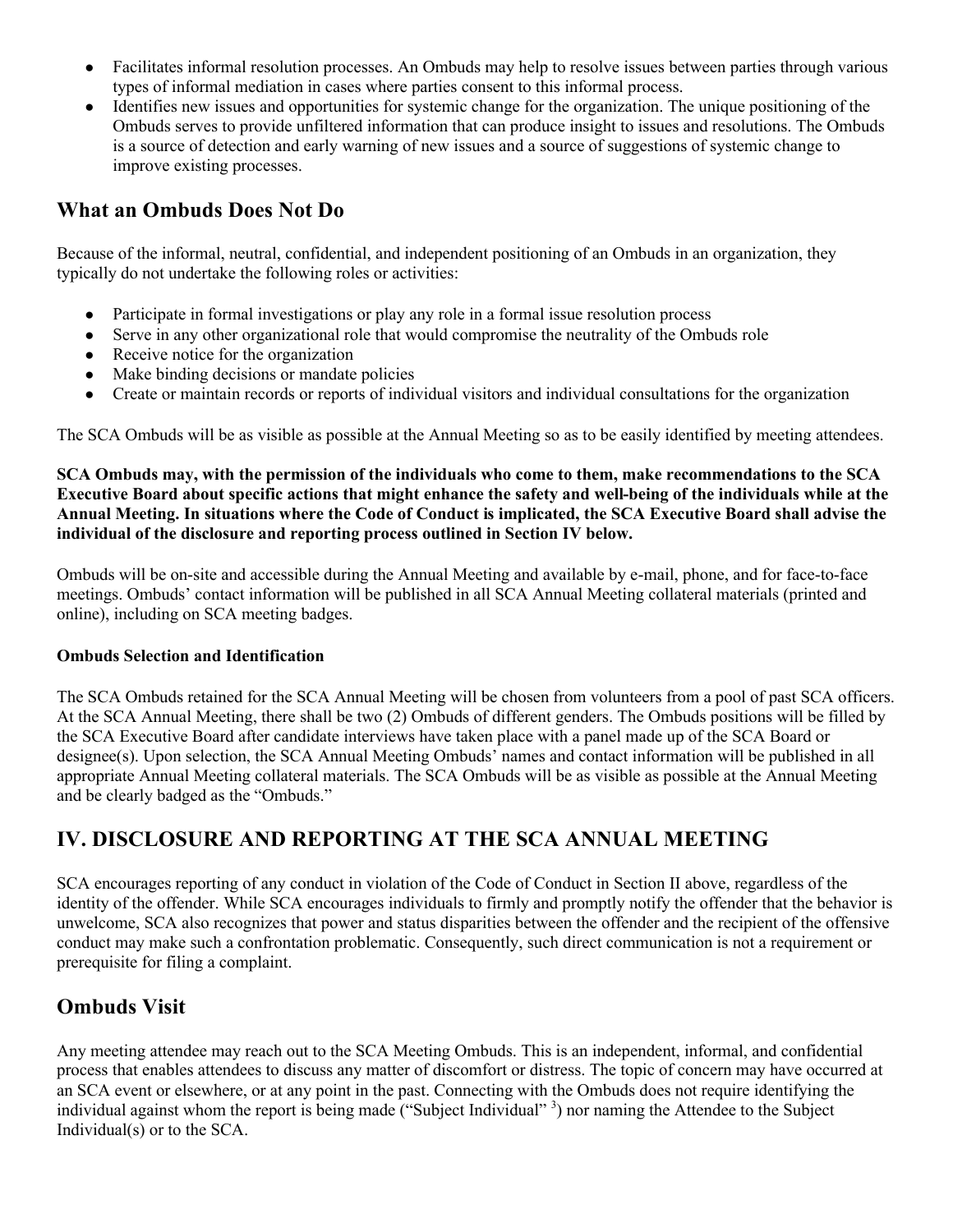Ombuds visits are intended to explore creatively the range of legal, institutional, policy, and personal options and to discuss with the visitor benefits and disadvantages in order to help the individual identify solution(s) that best support them.

While high-level data about the overall categories and types of issues will be shared with the Board by the Ombuds (in the interest of improving the meeting in the future), the Ombuds will adhere to their obligation of confidentiality (unless the individual consents to disclosure), and no specific or identifying information will be shared with the SCA.

Visiting an Ombuds is not mutually exclusive with other processes (e.g., disclosure or report).

### **Disclosure and Report**

Any SCA member or participant at the SCA Annual Meeting ("Attendee") may submit a disclosure or a report (as defined below) to the SCA Executive Board. Reports and disclosures can be made orally or in writing. There may be circumstances, particularly with Reports, where an oral report may need some written documentation. The SCA Executive Board will be the primary point of contact for the Attendee. Attendees may report incidents with or without identifying the Subject Individual. For purposes of this Policy, the following definitions shall apply:

**Disclosure** (hereinafter "Disclosure" or "Disclosures") occurs when an Attendee notifies the SCA of a violation of the Code of Conduct or other misconduct and requests assistance from the SCA to enable the Attendee's continued safe participation in SCA activities. The violation may have occurred at an SCA sponsored events, or at any point in the past. Disclosure does not require further investigation or identifying the Subject Individual(s). Disclosure does not require naming the Attendee to the Subject Individual(s). A Disclosure may be made to any member of the SCA Executive Board.

The Attendee's identity shall remain anonymous, unless the Attendee elects to be identified.

In cases where a Disclosure is made without identification of the Subject Individual, actions that may be taken will be limited to making accommodations for the Attendee, such as arranging for escorts to, from, and during SCA events at the Annual Meeting.

**Reporting** (hereinafter "Report" or "Reports") occurs when an Attendee notifies the SCA of a violation of the Code of Conduct, and requests that the SCA review the matter and take action against the Subject Individual to enable the Attendee's continued safe participation in SCA activities. A Report may be made to any member of the SCA Executive Board.

Reporting requires that an Attendee identify the Subject Individual. A Report will require a description of the alleged incident of misconduct from the Attendee and may be strengthened by statements from any witnesses to the incident.

The SCA Executive Board may provide the Subject Individual with a description of the incident and request a timely response. The SCA Executive Board will reiterate the non-retaliation provision of the Code of Conduct to the Subject Individual.

Disclosures and Reports under this Policy may be made orally or in writing. To assist Attendees, a form for submission of a written Disclosure or Report is attached to this Policy as **Appendix A**, and all Attendees are encouraged to use this form. The Attendee may designate a third party to represent them when submitting a Disclosure or Report, provided the third party can present written proof or confirmation of such designation to ensure such third party is authorized to speak on the Attendee's behalf (e.g., signed letter/affidavit). Individuals who are submitting Reports on behalf of other SCA members or individuals should use the form and note that it is on another person's behalf.

#### **Role of the Ombuds**

Attendees who submit a Disclosure or Report will be encouraged to speak with the SCA Ombuds at the Annual Meeting as well. The Ombuds will explore with the Attendee ways to stay safe and ways to participate as fully as possible in the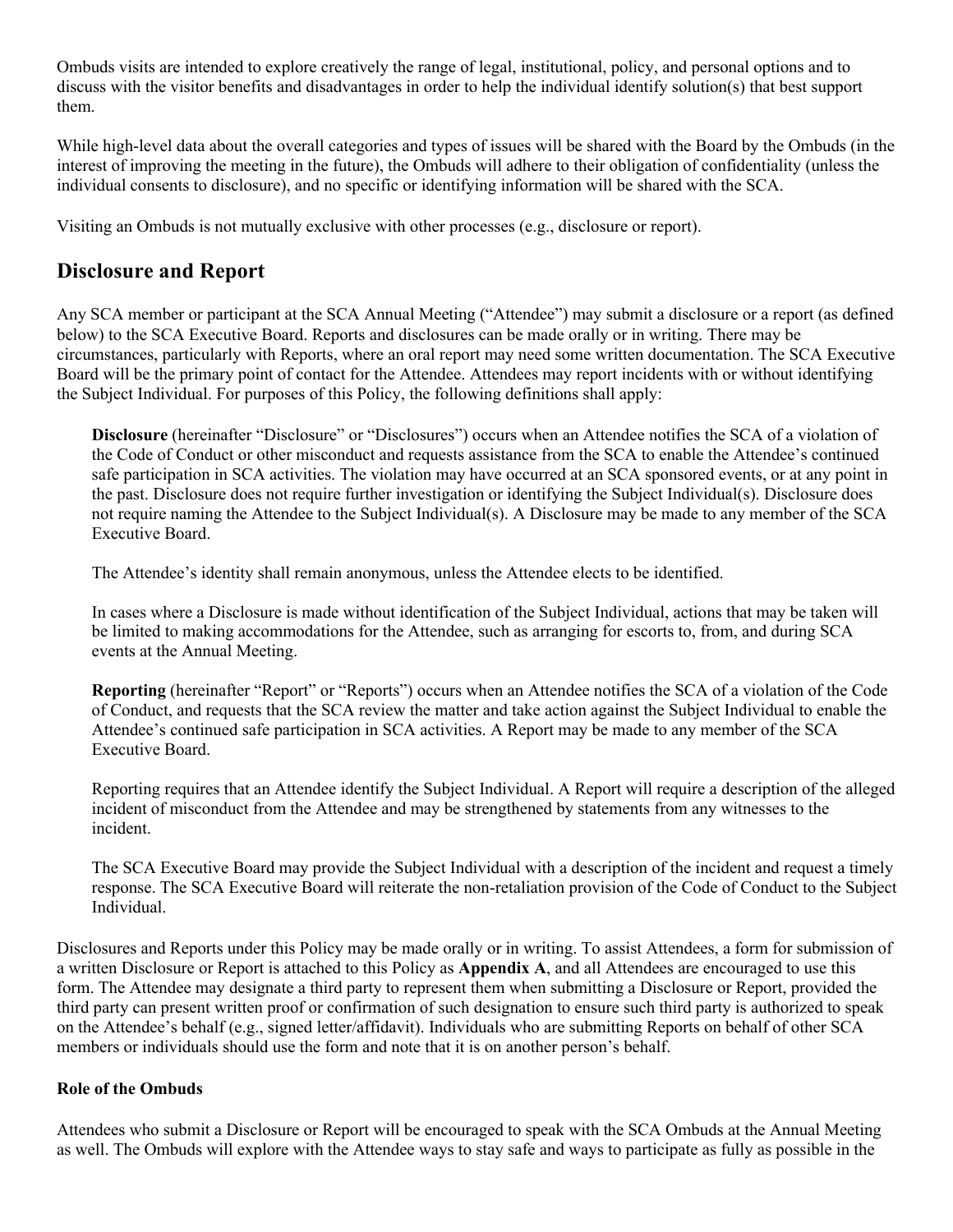meeting. If a formal report has not been submitted by the Attendee (in cases where a Disclosure has been made), the Ombuds may discuss the option of filing a Report with the SCA as outlined in this Policy; a complaint with the Subject Individuals' employing institution or local law enforcement; or a grievance with the Register of Professional Archaeologists or another adjudicating body; along with exploring local, institutional, legal, and interpersonal options.

The Ombuds may, if appropriate, mediate or otherwise assist the Attendee and Subject Individual in reaching a resolution, particularly in cases of misunderstandings, if the parties agree to that process.

### **Actions**

#### **THE SCA EXECUTIVE BOARD SHALL BE EMPOWERED WITH THE DISCRETION TO TAKE ACTION AT THE SCA ANNUAL MEETING.**

Actions may include, but are not restricted to, the following:

- Providing access to escorts to, from, and during events for the Attendee
- Removing the Subject Individual from the Annual Meeting
- Requiring the Subject Individual to modify and/or restrict his or her behavior and activity at the SCA Annual Meeting
- Other reasonable steps, consistent with the nature of the alleged misconduct

The SCA Executive Board will complete a written memo, summarizing the facts obtained and the resolution. The Attendee and Subject Individual will receive a copy. **There may be circumstances in which identities shall be left out or redacted from the memo.**

The SCA Executive Board shall be responsible for prompt updating to the Attendee about the actions taken. The SCA Executive Board will be responsible for notifying the Subject Individual about actions the SCA is taking.

## **V. DISCLOSURE AND REPORTING PRIOR TO THE SCA ANNUAL MEETING**

Any SCA member or participant at the SCA Annual Meeting ("Attendee") may submit a Disclosure or Report up to 30 days prior to the opening session at the SCA Annual Meeting by e-mailing the SCA (office@SCA.Org). Attendees may use a third party to represent them when submitting a Disclosure or Report to SCA and for purposes of discussing next steps with the SCA, provided the third party presents written proof or confirmation of such designation to ensure such third party is authorized to speak on the Attendee's behalf (e.g., signed letter/affidavit).

Article IV: Membership, Section 3 of the SCA Bylaws states:

Members in the Society shall affirm and adhere to the Code of Ethical Guidelines established in the Bylaws of the Society. A Member or a prospective Member whose acts are contrary to the Objectives of the Society or the Code of Ethical Guidelines established in the Bylaws of the Society may be expelled or excluded from Membership by a threequarters vote of the Executive Board, but only after the Member has been given 15 days prior notice of the pending action together with the reasons therefore, and has been given the opportunity to be heard, orally or in writing, by the Executive Board at least five days before the effective date of expulsion.

*Upon being presented with credible evidence that an individual has been found, by a court of competent jurisdiction or an administrative or regulatory body, to have engaged in conduct or actions contrary to the ideals, objectives, and accepted standards of the Society as set forth in these Bylaws, Board policies, or the SCA Code of Ethical Guidelines, the Board may bar that individual from attending the Annual Meeting and other SCA-sponsored events.*

*Such conduct or action shall include, but is not limited to, sexual assault and harassment.*

Registrants for the SCA Annual Meeting are required to self-certify as follows: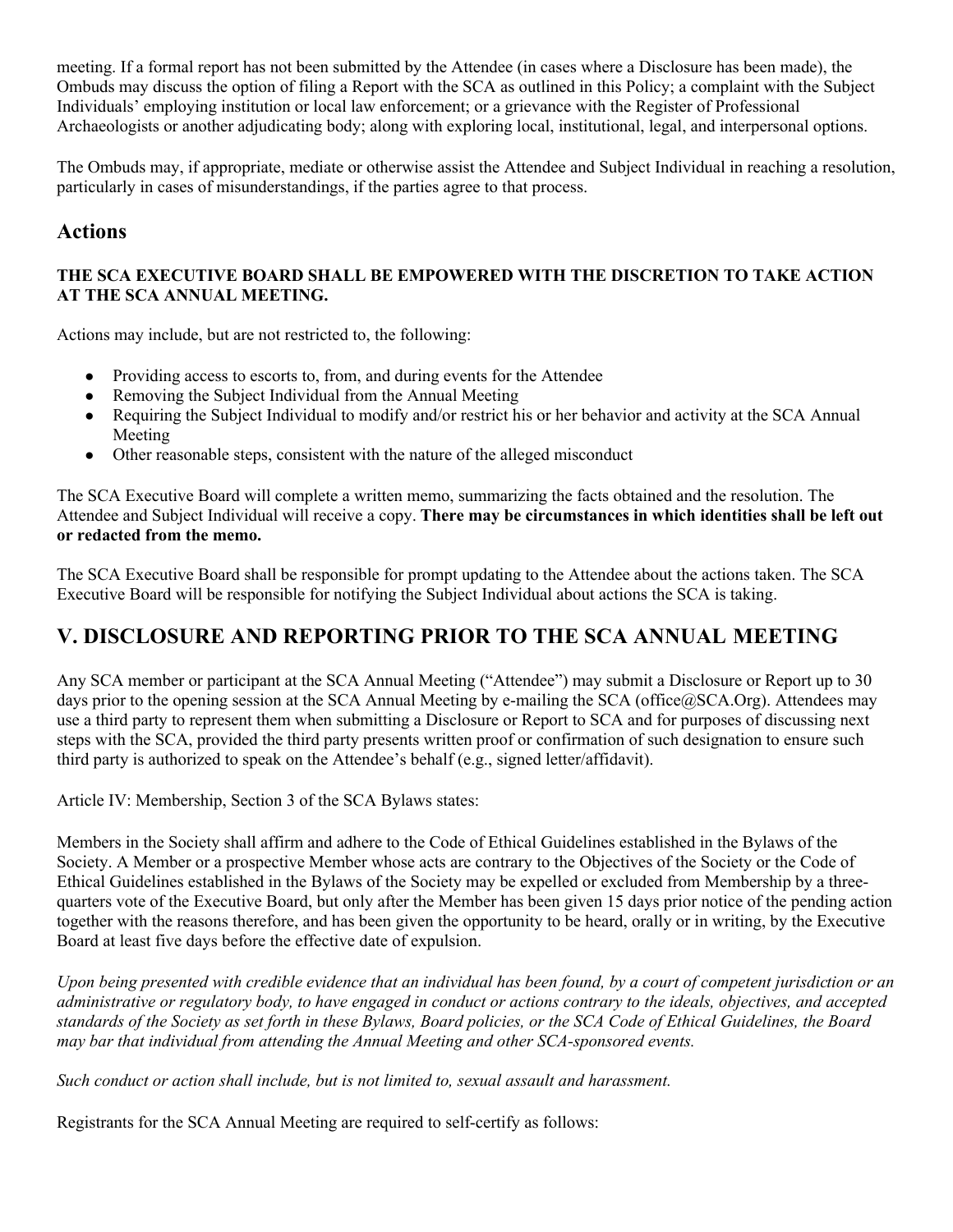*I am not and have not ever been the subject of adverse findings from a discrimination or harassment lawsuit or administrative complaint; and*

*I have not been found at fault in a disciplinary action, such as suspension or termination of registration resulting from a Register of Professional Archaeologists' grievance investigation.*

**Disclosures** submitted under advance reporting shall be reviewed by the SCA Executive Board for purposes of arranging any accommodations requested to ensure the Attendees' safe participation at the SCA Annual Meeting. The SCA Ombuds for such Annual Meeting will be made aware of the matter and briefed on the accommodations made.

**Reports** submitted up to 30 days prior to the opening session at the Annual Meeting shall be reviewed by the **SCA Executive Board.**

# **VI. CONFIDENTIALITY, RECORDS, AND REPORTING**

### **Confidentiality**

All matters falling under this Policy will be held strictly confidential within the SCA Executive Committee, Ombuds, SCA Staff, and, if applicable, SCA Counsel. Confidentiality shall be maintained in the interest of protecting the identity of any individual submitting a Disclosure or Report, any other individual party submitting the same, and/or the individual against whom a Disclosure or Report is being made, as well as to minimize legal exposure to the SCA subsequent to any inquiry, review, or investigations conducted by the SCA or the Ombuds ("Inquiry" or "Inquiries").

Notwithstanding the confidentiality of any Disclosure, Report, or Inquiry, the identity of any individual or party to a Disclosure, Report, or Inquiry may be made known on a need-to-know basis, with such individuals' prior written consent, if such individuals so choose. The identity of Subject Individuals, as part of the reporting to the Board and SCA membership, shall be made consistent with the "Reporting" provisions of this Section V below. It is understood that when an adverse determination is made against a Subject Individual, the identity of such Subject Individual will be disclosed on a need-to-know basis, to effectuate the intent of this Policy.

### **Records**

All SCA deliberations with regard to any Disclosure, Report, or Inquiry, including but not limited to deliberations of the Ombuds and SCA Executive Board, shall be kept strictly confidential.

# **Reporting**

The SCA Executive Board will publish an aggregated summary to the SCA membership each year on incidents of misconduct, Disclosures and Reports made, and list of actions taken and accommodations made.

The Ombuds will summarize for the Board within two (2) months of the Annual Meeting basic demographics and problem categories of those who utilized the service (without any identifying information) at the SCA Annual Meeting and will provide any feedback and recommendations the SCA might wish to consider regarding future meetings.

# **VI. EDUCATION AND COMMUNICATION**

The SCA will provide members with information about appropriate conduct and prevention of misconduct during the SCA Annual Meeting and other SCA events, including the presence of this Policy and contact information for the SCA Annual Meeting Ombuds.

Anti-harassment and all related policies will be posted on the SCA website.